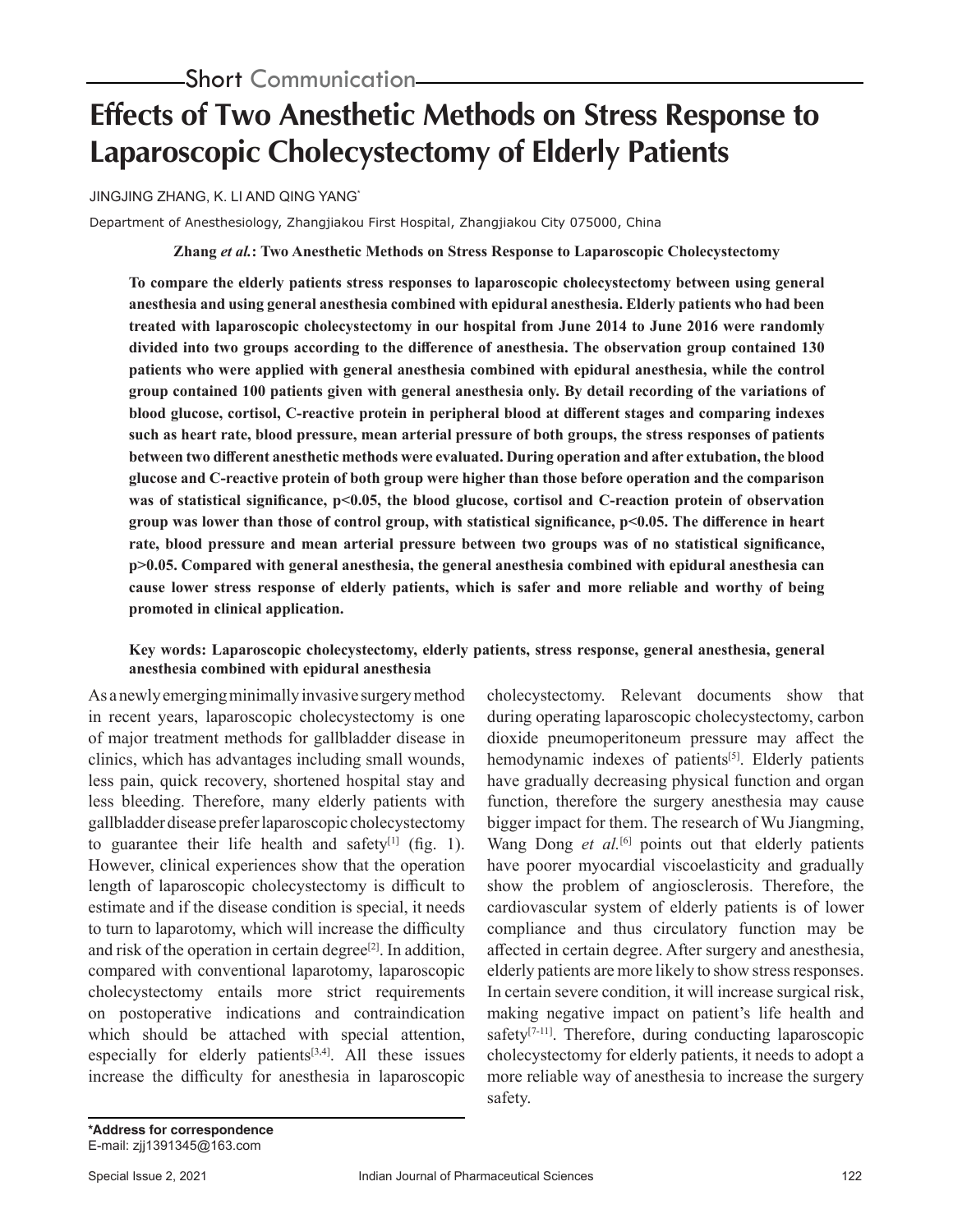

**Fig. 1: Advantages of laparoscopic cholecystectomy**

In this paper, the anesthetic effects of 230 patients who has been given with different anesthetic methods were researched, which indicated that the epidural anesthesia combined with general anesthesia created smaller stress response, which was a relative way of anesthesia. In this research, 230 patients who had been treated with laparoscopic cholecystectomy in our hospital from June 2014 to June 2016 were selected as research objects. The observation group contained 130 patients, applied with epidural anesthesia combined with general anesthesia, including 76 male patients, 54 female patients, with average age at  $(68.5\pm4.2)$  y old and average weight at  $(57.5\pm3.2)$  kg; The control group contained 100 patients, applied with general anesthesia, including 59 male patients, 41 female patients, with average age at  $(69.4\pm3.5)$  y old and average weight at  $(56.8±3.6)$  kg. The comparison between two groups showed no statistic difference  $(p>0.05)$ , indicating that the result was reliable. Inclusion and exclusion criteria[12]: All patients selected in this research were subjected to imageological and laboratory examination as shown in fig. 2-4. They were over 60 y old, knew the purpose and significance of the research and signed informed consent forms. This research gained the signature and approval of ethics committee. Those with serious liver, kidney, cardiovascular disease, nervous system disease, or history of smoking and alcohol were excluded in this research.



**Fig. 2: Gallbladder diseases**



**Fig. 3: Computed tomography (CT) image of gallstone**



**Fig. 4: Partial scanning amplification image of gallstone**

Within 30 min before operation, all patients were given with intramuscular injection of atropine by dosage of 0.5 mg (Manufacturer: Zhejiang Ruixin Pharmaceutical Co., ltd. Approval number: State Medicine H33020465); of phenobarbital sodium by dosage of 100 mg (Manufacturer: Tianjin Jinyao Pharmaceutical Co., ltd. Approval number: State Medicine H1020381); After pushing into operation room, the peripheral veins of patients were cut through and intravenous injection of midazolam was given by dosage of 0.05 mg/kg (Manufacturer: Zhejiang Ruixin Pharmaceutical Co., LTD. Approval number: State Medicine H10980025). The patients in observation group were given with epidural anesthesia combined with general anesthesia by inserting an epidural tube at T8-9 clearance puncture into 3-4 cm depth and by injecting 3 ml of 2 % lidocaine (Manufacturer: Jincheng Haisi Pharmaceutical Co., ltd. Approval number: State Medicine H14023559) till the emergence of level of anesthesia. After that, make sure there was no total spinal anesthesia and then conduct anesthesia induction. The induction drug and parameters were the same with those of control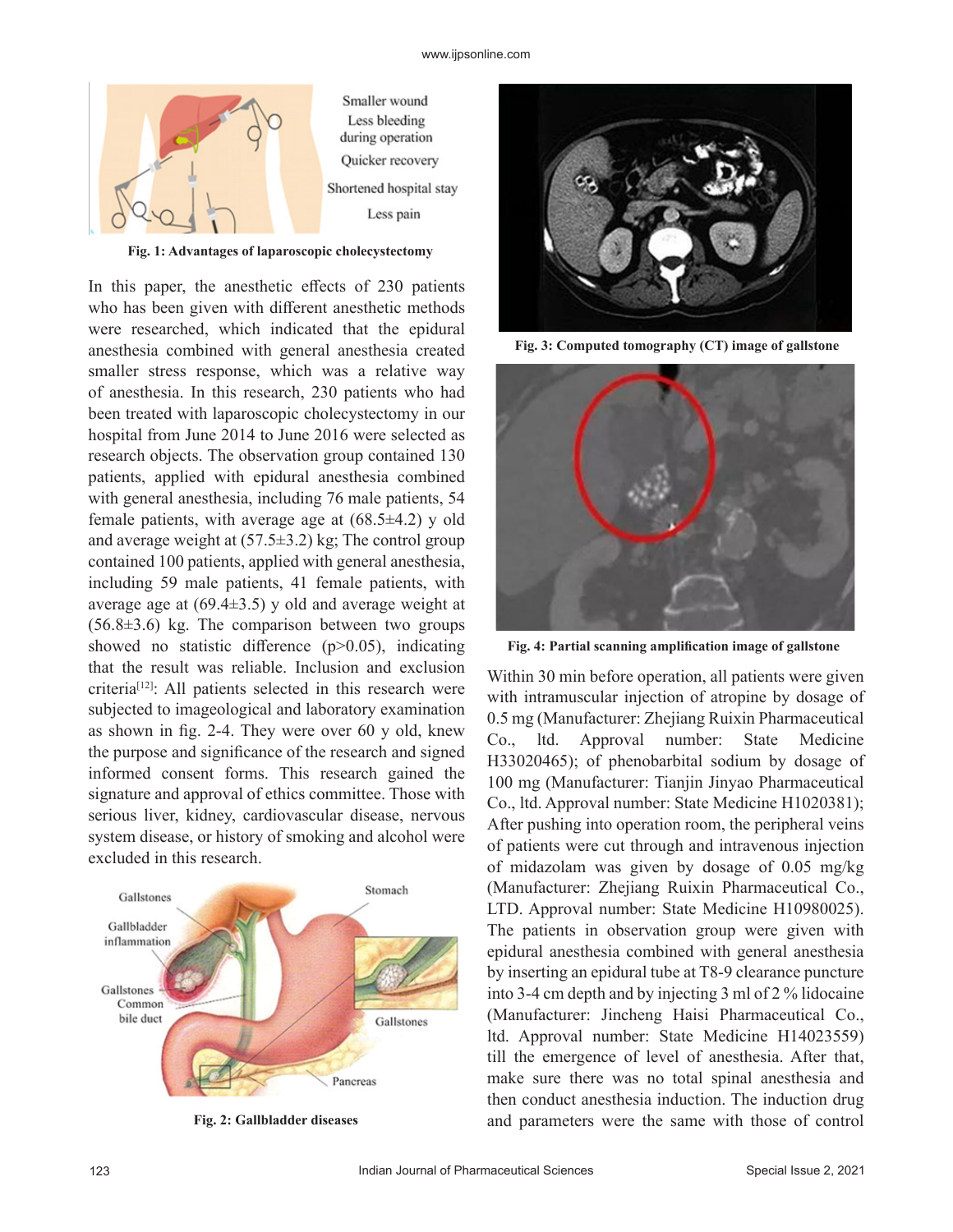group. After tracheal intubation, inject into epidural space with 5 % Ropivacaine mesylate (Manufacturer: Chenxin Pharmaceutical Co., ltd. Approval number: State Medicine H20061064) and 7 ml of lidocaine (Manufacturer: Jincheng Haisi Pharmaceutical Co., ltd. Approval number: State Medicine H14023559). The patients in control group were given with general anesthesia by intravenous injection of sufentanil (Manufacturer: Yichang Renfu Pharmaceutical Co., ltd. Approval number: State Medicine H20054172), propofol (Manufacturer: Fresenius Kabi AB. Approval number: State Medicine J20080023). After intubation, perform mechanical ventilation for patients, by ventilation volume of 8-10 ml/kg and keep respiratory rate at 12 times/min. Maintain general anesthesia by pumping into 15-30 ml/h propofol (Manufacturer: Fresenius Kabi AB. Approval number: State Medicine J20080023) and 15-30 μg/h sufentanil (Manufacturer: Yichang Renfu Pharmaceutical Co., ltd. Approval number: State Medicine H20054172) and keep muscle relaxed by intermittent intravenous injection of vecuronium bromide (Manufacturer: Zhejiang Xianju Pharmaceutical Co., ltd. Approval number: State Medicine H19991172). Compare blood glucose (Glu), cortisol (Cor), C-reactive protein level (CRP), heart rate (HR), blood pressure (BP), mean arterial pressure (MAP) of two groups at different stages, such as before anesthesia, after intubation, 30 min during operation and after extubation. This paper presents research on the difference of elderly patients stress reaction to laparoscopic cholecystectomy caused by two different anesthetic methods. SPSS 21.0 software was adopted to process and analyze experiment data, wherein measurement data was expressed in  $(\pm s)$  and tested by t. Only when p<0.05 was met, the intergroup difference will be statistically significant. The Glu and CRP level of both groups during operation and after extubation were significantly higher than those before operation, p<0.05, with statistical significance. The Glu, Cor and CRP level of observation group during operation and after extubation were lower than those of control group,  $p<0.05$ , with statistical significance. Detailed data is shown in Table 1-3 below. The HR, BP, MAP of both groups at different stages are shown in Table 4 below, without statistical difference (p>0.05). Through comparing Glu, Cor, CPR level and multiple hemodynamic indexes, this paper analyzed the stress reactions of elderly patients to laparoscopic cholecystectomy between general anesthesia and general anesthesia combined with epidural anesthesia. As parahormone produced by adrenal gland upon stress reaction, Glu level is changed by stress reactions such as major surgery and fracture trauma. Cor level can reflect the level of human stress level. CRP is an acute phase protein synthesized by liver. In response to occurrence of infection or inflammatory reaction of tissue, CPR is quickly produced upon the stimulation of cytokines, which can be regarded as an effective marker of surgical stress response. According to research results, relevant indexes of both groups before anesthesia, after intubation and after pneumoperitoneum are of no statistical difference. However, from the intraoperative stage of 30 min, the difference of indexes emerges and maintain after extubation. The variation of indexes of observation group is relatively stable, which is significantly advantageous over control group  $(p<0.05)$ . In addition, haemodynamics examination results show that all haemodynamic indexes of both groups at various stages are of no statistical difference  $(p>0.05)$ , indicating that the two anesthetic methods exert no significant effect on the hemodynamic indexes of patients. In conclusion, this research fully demonstrates that epidural anesthesia combined with general anesthesia cause smaller stress response to laparoscopic cholecystectomy of elderly patients as compared with general anesthesia. The epidural anesthesia combined with general anesthesia is safer and can effectively guarantee life safety of elderly patients, which is worthy of being widely promoted in clinical practices.

|                                          |  |  |  |  |  | TABLE 1: GLU INDEXES OF BOTH GROUPS AT |  |  |
|------------------------------------------|--|--|--|--|--|----------------------------------------|--|--|
| <b>DIFFERENT STAGES [(x̄±s), mmol/L]</b> |  |  |  |  |  |                                        |  |  |

| Group                        | <b>Before</b><br>anesthesia | $30 \text{ min}$<br>during<br>operation | After<br>extubation |  |
|------------------------------|-----------------------------|-----------------------------------------|---------------------|--|
| Observation<br>group $(130)$ | $4.16 \pm 0.72$             | $4.75 \pm 0.41$                         | $5.12 \pm 0.35$     |  |
| Control group<br>(100)       | $4.18 \pm 0.69$             | $6.52 + 0.58$                           | $6.78 + 0.55$       |  |
| t                            | 0.213                       | 27.096                                  | 27.860              |  |
| p                            | 0.832                       | 0.000                                   | 0.0000              |  |

**TABLE 2: COR INDEXES OF BOTH GROUPS AT DIFFERENT STAGES [(x̄±s), mmol/L]**

| Group                      | <b>Before</b><br>anesthesia | 30 min during<br>operation               | After<br>extubation |  |
|----------------------------|-----------------------------|------------------------------------------|---------------------|--|
| Observation<br>group (130) |                             | 213.55±87.74 172.45±95.32                | $192.17 \pm 96.58$  |  |
| Control<br>group (100)     |                             | 212.42±89.67 267.52±100.25 257.25±108.52 |                     |  |
| t                          | 0.096                       | 8.025                                    | 4.799               |  |
| p                          | 0.924                       | 0.000                                    | 0.000               |  |